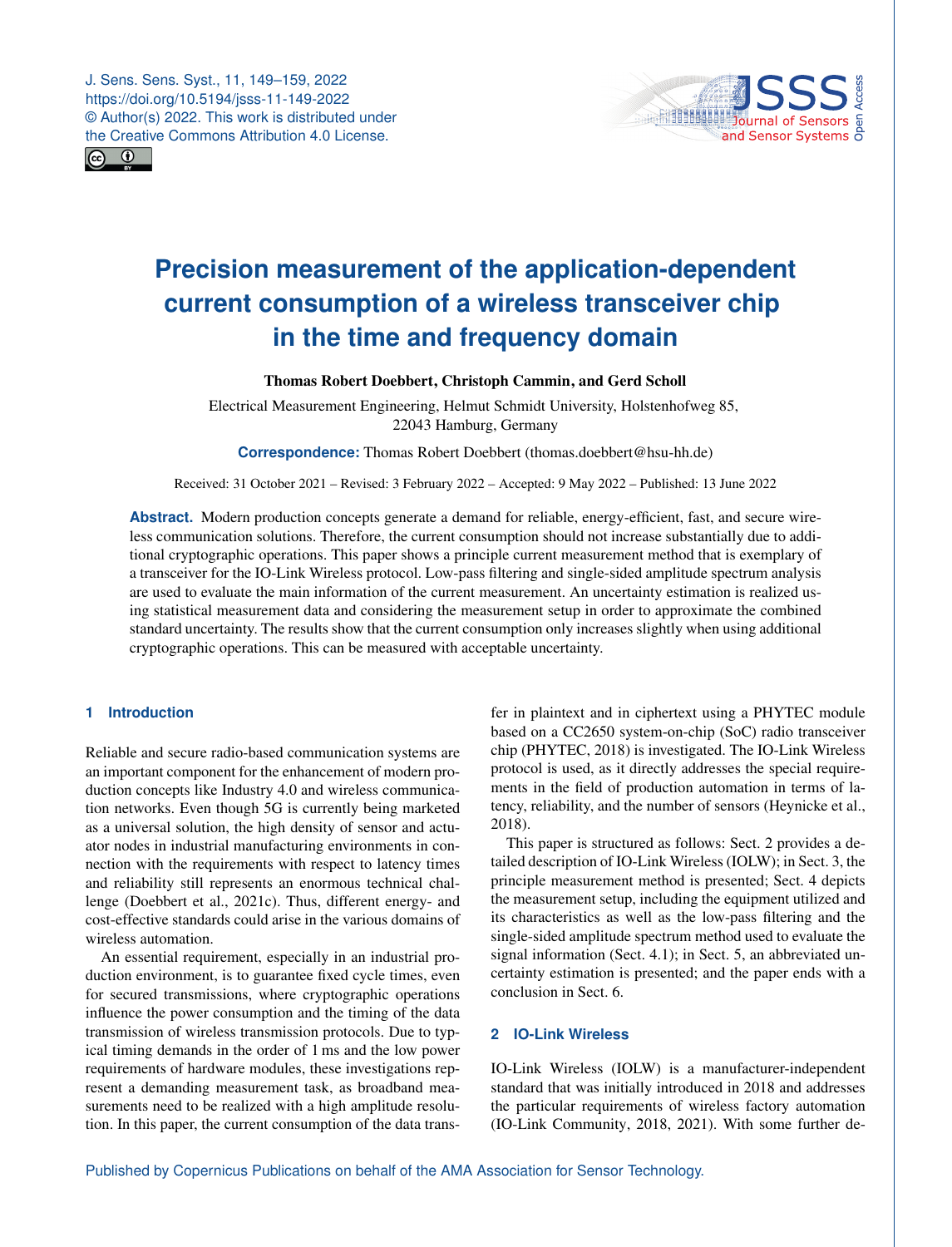velopments, IOLW is currently in the standardization process, as outlined in [IEC Commitee Draft \(65C/1140/CD\)](#page-9-5) [61139-3 ED1](#page-9-5) [\(2021\)](#page-9-5). Comprehensive descriptions of IOLW are available in publications such as [Heynicke et al.](#page-9-2) [\(2018\)](#page-9-2) and [Rentschler et al.](#page-9-6) [\(2018\)](#page-9-6). For completeness, some key features are shown here as well.

IOLW is a compatible extension to the established wired IO-Link protocol. It operates in the 2.4 GHz ISM (industrial, scientific, and medical) band. This offers license-free and, thus, very cost-effective operation; however, as a drawback, wireless coexistence might be an issue [\(Cammin et al.,](#page-9-7) [2016;](#page-9-7) [Krush et al.,](#page-9-8) [2021\)](#page-9-8). The physical layer is based on Bluetooth Low Energy (BLE) v4.2. Thus, Gaussian frequencyshift keying (GFSK) is used as the modulation scheme at a 1 Mbit s<sup> $-1$ </sup> on-air bit rate. However, the timing and media access have been significantly modified. A combined frequency/time division multiple access (F/TDMA) scheme is utilized as follows: up to eight W-Devices (i.e., sensors or actuators) are organized via TDMA to a single (frequency) track. A W-Master (i.e., a wireless base station) can have one to five tracks, which operate using FDMA. Overall, a star-shaped topology is utilized. IOLW specifies single-slot (SSlot) and double-slot (DSlot) W-Devices. The former devices offer 2 (1) octets (octet) for payload and are intended for simple sensors or actuators, like switches, whereas DSlot W-Devices offer 15 (14) octets for payload and are thus capable of smart sensor applications (the values in parentheses include the obligatory protocol control octet). The media access (MAC) scheme is shown in Fig. [1.](#page-1-1) DL denotes the downlink from the W-Master towards the W-Devices, and UL denotes the uplink in the opposite direction. In Fig. [1,](#page-1-1) four (DSlot) W-Devices are indicated, and the given numbers for the time slots correspond to the IOLW standard.

Up to 78 frequency channels with a channel spacing of 1 MHz are specified for cyclic-data communication. Frequency hopping is implemented to mitigate fading effects and to increase the coexistence behavior. If a wireless packet is lost on air, it will automatically be repeated for a configurable number of retries. The repetition is performed on a different frequency, which is outside of the typical coherence bandwidth  $B_c$  of radio channels in factory environments, as indicated in publications such as [Cammin et al.](#page-9-9) [\(2018\)](#page-9-9). Furthermore, the (sub)cycle duration is (well) below the typical coherence time  $T_c$ . By combining the two, any possible repeats can be considered independent, ensuring very robust communication. The minimum possible wireless communication cycle time is 5 ms, which can also be seen in Fig. [1.](#page-1-1) This latency is ensured with a residual error probability of less than  $10^{-9}$ , according to publications such as [Rentschler et al.](#page-9-6) [\(2018\)](#page-9-6). However, IOLW also offers potentials for additions, such as wireless safety and security [\(Doebbert et al.,](#page-9-10) [2021b,](#page-9-10) [a\)](#page-9-11). Therefore, a principle current measurement method to prove the feasibility of using cryptographic operations is needed and is presented in the following.

<span id="page-1-1"></span>

**Figure 1.** Sketch of the physical layer and media access of IOLW according to [IO-Link Community](#page-9-3) [\(2018\)](#page-9-3), [Heynicke et al.](#page-9-2) [\(2018\)](#page-9-2), and [Cammin et al.](#page-9-9) [\(2018\)](#page-9-9). DL denotes the downlink from the W-Master towards the W-Devices, and UL denotes the uplink in the opposite direction.

#### <span id="page-1-0"></span>**3 Principle measuring method**

Figure [2](#page-2-2) shows the principle approach of the measurement for the application- and time-dependent current. Preliminaries for the principle measurement approach are, among other things, the option to add an external shunt circuit to the power probe to approximate the measurement range. Furthermore, a constant-voltage source is needed as well as a precision ohmmeter (or multimeter) to measure the final external shunt with its connectors.

In the first step of the preparations, power probes are benchmarked depending on the measurement task; therefore, market research is performed, and data sheets are evaluated. The first measurement is then realized with the internal shunt resistor of the selected power probe to find an indentation of the measurement range using the transceiver in plaintext mode of operation. In the next step, an external shunt resistor circuit is selected to achieve a fitting measurement range for the plaintext mode of operation, as an external exchangeable shunt resistor achieves a better fitting measurement range using the full internal analog-to-digital converter (ADC) resolution of the measurement device. When enabling the W-Device to send alternating plaintext and encrypted messages, the external shunt resistor circuit is adjusted. This alternating mode is used for the measurement of the applicationdependent current. In the following step, a variable low-pass filter using fast Fourier transform (FFT) is employed to eliminate noise and observe the frequency ranges in which the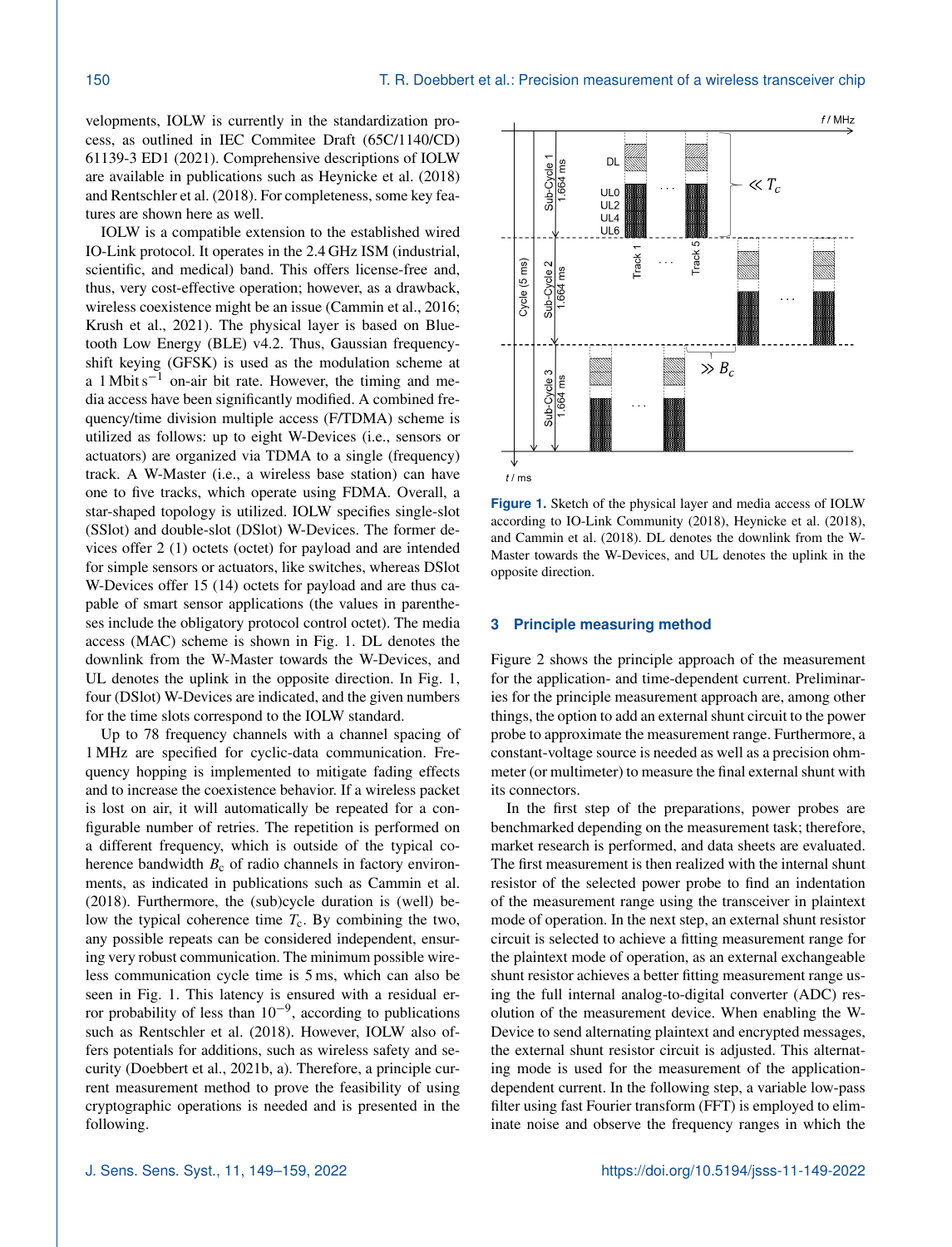#### T. R. Doebbert et al.: Precision measurement of a wireless transceiver chip 151

<span id="page-2-2"></span>

**Figure 2.** Principle measurement approach presenting the chronological sequence of the individual steps.

information of the current measurement signal is located. An accuracy evaluation consisting of a statistical evaluation is performed. If the result is considered to be accurate enough, the measurement is finished by an overall uncertainty estimation; if not, the external shunt resistor circuit and/or the variable low-pass filter is adjusted again. This paper mainly focuses on the last steps: the low-pass filtering, the accuracy evaluation, and the uncertainty estimation.

#### <span id="page-2-0"></span>**4 Measurements**

Current measurements via a shunt resistor are very common (e.g., [Ziegler et al.,](#page-10-0) [2009;](#page-10-0) [Sanoh et al.,](#page-10-1) [2014\)](#page-10-1). This approach is also utilized here, as described in the following. A measurement setup with an external shunt is used [\(Doeb](#page-9-10)[bert et al.,](#page-9-10) [2021b\)](#page-9-10), as shown in Fig. [3,](#page-2-3) in order to achieve a more appropriate (and accurate) measurement range compared with the setup with an internal shunt. A RT-ZVC power probe [\(Rohde & Schwarz,](#page-9-12) [2018\)](#page-9-12) is used to measure the current consumption. As the device under test (DUT), a PHYTEC module based on a CC2650 SoC radio transceiver is used [\(PHYTEC,](#page-9-1) [2018\)](#page-9-1). The external debugger connected to the DUT is not depicted here. A constant-voltage source [\(Rohde & Schwarz,](#page-9-13) [2022\)](#page-9-13) provides a stable voltage supply for the DUT.

#### <span id="page-2-1"></span>4.1 Measurement assessment

For each measurement series, 445 datasets consisting of 50 000 respective samples (at  $5 \times 10^6$  samples s<sup>-1</sup>) are recorded within a period of 10 ms, which results in a total of 2.225  $\times$  10<sup>9</sup> samples. The period of 10 ms corresponds to two IOLW cycles or six IOLW subcycles in total (i.e., six DL and UL messages). The appropriate measurement range of 13.81 mA was chosen by selecting a shunt resistor measured with a precision multimeter [\(Keysight,](#page-9-14) [2021\)](#page-9-14) with a value of  $3.259\Omega$ . Note that the current measurement range corresponds to the internal measurement range of 45 mV in the RT-ZVC power probe. The accuracy of the current measurement can be approximated by selecting the appropriate type of current (direct current, DC, or alternating current,

<span id="page-2-3"></span>

**Figure 3.** Setup of measurement with external shunt, according to [Rohde & Schwarz](#page-9-12) [\(2018\)](#page-9-12).

<span id="page-2-4"></span>**Table 1.** DC and AC characteristics of the R&S RT-ZVCxx [\(Rohde](#page-9-12) [& Schwarz,](#page-9-12) [2018,](#page-9-12) p. 5).

| Measurement range | DC and AC accuracy        |
|-------------------|---------------------------|
| All ranges except | $\pm$ (0.2% of reading +  |
| 4.5 and 10 A      | $0.02\%$ of range)        |
| AC1:              | $\pm$ (0.4 % of reading + |
| 10 Hz to $40$ kHz | $0.02\%$ of range)        |
| AC2:              | $\pm$ (2 % of reading +   |
| 40 to 100 kHz     | $0.02\%$ of range)        |
| AC3:              | $\pm$ (10.9% of reading + |
| 100 to 270 kHz    | $0.02\%$ of range)        |

AC) according to the data sheet of the power probe. Table [1](#page-2-4) depicts the measurement range of the DC and AC signals of the power probe. Theoretically, the 18 bit ADC resolves 105.3 nA steps over an input range of 13.81 mA. Practically, the accuracy is usually not limited by the internal ADC resolution but rather by other effects, as described in the following.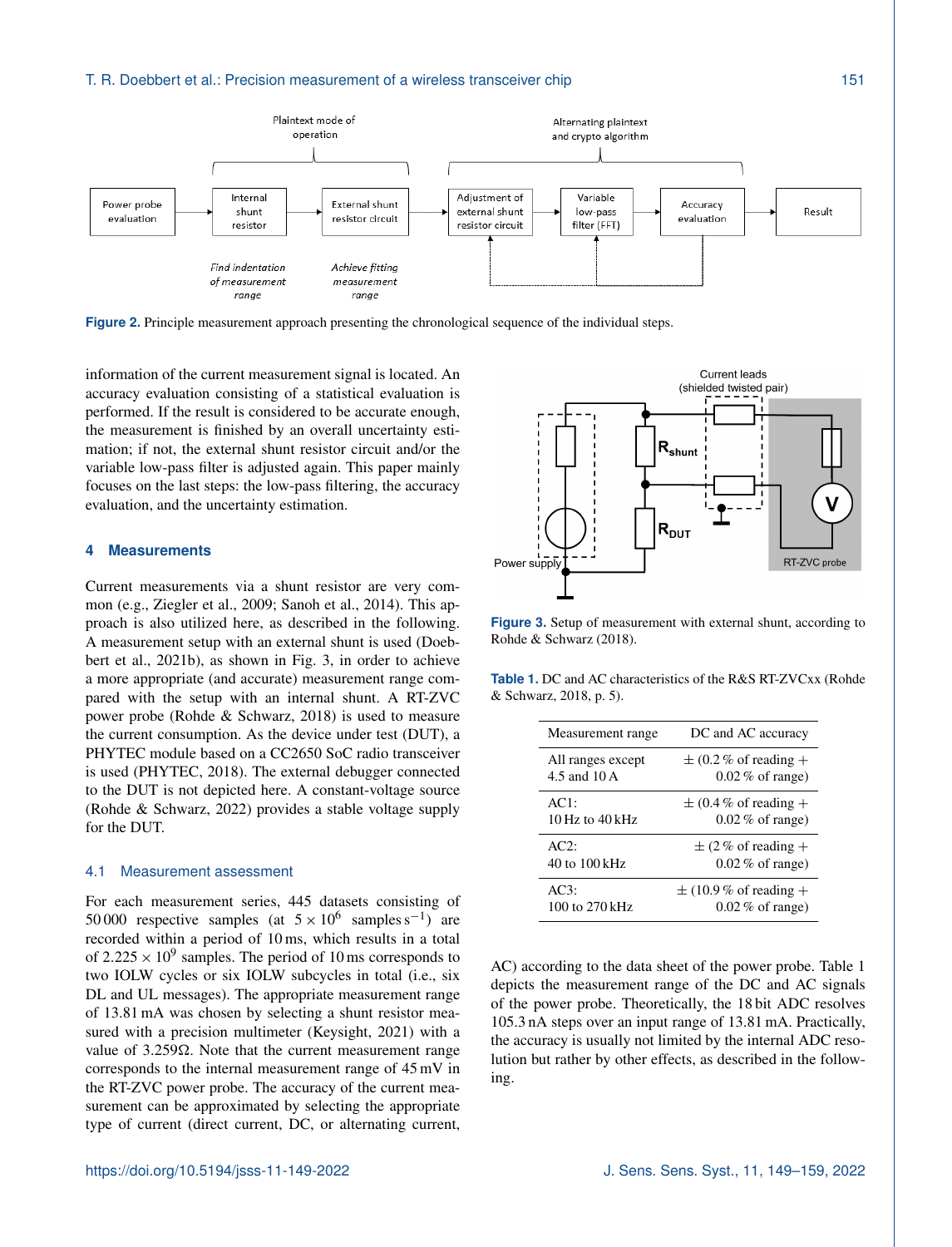# <span id="page-3-2"></span>4.1.1 Low-pass filtering

In this section, a comparison of different low-pass filtering is performed in order to determine a suitable frequency-related accuracy range of the measurement device. The current measurement without additional low-pass filtering, in the following referred to as "unfiltered current measurement", is compared with low-pass-filtered signals with cutoff frequencies of 100, 40, and 5 kHz. These cutoff frequencies correspond to the characteristic measurement ranges referred to in Table [1](#page-2-4) with the addition of a cutoff frequency of 5 kHz resulting from the iterated process described in Fig. [3.](#page-2-3)

Figure [4](#page-4-0) shows one example measurement series of an Advanced Encryption Standard (AES) Electronic Codebook (ECB) encryption of 16 B using the on-chip hardware accelerator without any filtering. The current of the DUT is presented (Fig. 4, in black) over a time of 10 ms with six subcycles. The mean current value of the example measurement is 8.62 mA. The lower current ripple is always the downlink message, and the higher current ripple is the uplink to the W-Master. The red mark in Fig. 4 shows when a crypto algorithm is performed, and the blue mark shows when the signal is transferred using plaintext. Using MATLAB, the same time interval in the next uplink is evaluated and marked in blue without the crypto algorithm.  $I_{\text{DuT}}$  Diff Mean ifft represents the mean current difference of the measurement signal of the red (with cryptographic operation) and blue (without cryptographic operation) current consumption. In the following, it is referred to as the "mean current crypto difference".

The measurement is performed for cutoff frequencies of 100 kHz (Fig. [5\)](#page-4-1), 40 kHz (Fig. [6\)](#page-5-0), and 5 kHz (Fig. [7\)](#page-5-1). Here, a variable low-pass filter using FFT was employed to eliminate noise and to observe the frequency ranges in which the information of the signal is located.

If the unfiltered current measurement is compared to the signal with a cutoff frequency of 100 kHz, the mean current of the DUT is similar to the value of the unfiltered current measurement. Comparing the value of the mean current crypto difference (100 kHz) to the value of the unfiltered current measurement results in a difference of about 1 µA.

When low-pass filtering using a cutoff frequency of 40 kHz is applied, the mean current of the DUT is still similar to the mean current value of the unfiltered current measurement. The mean current crypto difference is about 301  $\mu$ A, which corresponds to a difference of about  $2 \mu A$  compared with the unfiltered current measurement.

When low-pass filtering at a cutoff frequency of 5 kHz is performed, the mean current of the DUT still remains at 8.62 mA, but the value of the mean current crypto difference is about 90 µA compared with the value of the unfiltered current measurement.

Table [2](#page-3-0) shows the mean current crypto difference and its difference compared with the unfiltered current measurement. The difference at a cutoff frequency of 5 kHz is around 30 % compared with the unfiltered current measure<span id="page-3-0"></span>**Table 2.** Mean current crypto difference compared with the value of the unfiltered current measurement.

| Low-pass<br>filtering<br>(cutoff frequency) | Mean current<br>crypto difference<br>[µA] | Difference compared<br>with unfiltered current<br>measurement $[\mu A]$ |
|---------------------------------------------|-------------------------------------------|-------------------------------------------------------------------------|
| Unfiltered<br>measurement current           | 303                                       |                                                                         |
| $5$ kHz                                     | 213                                       | 90                                                                      |
| $40$ kHz                                    | 301                                       | 2                                                                       |
| $100 \,\mathrm{kHz}$                        | 302                                       |                                                                         |

ment. This deviation is orders of magnitude above the accuracy specified for the AC1 range in Table [1.](#page-2-4) In addition, it is already optically recognizable that the current signal in Fig. [7](#page-5-1) clearly deviates from the unfiltered current measurement with a substantial amount of information loss. Further research on the single-sided amplitude spectrum and a statistical evaluation shall define the suitable frequency-related accuracy range.

#### 4.1.2 Single-sided amplitude spectrum

The single-sided amplitude spectrum obtained using FFT is evaluated in the following. In Fig. [8,](#page-6-0) the full spectrum of the measured current without low-pass filtering is displayed. Figure [9](#page-6-1) depicts the single-sided amplitude spectrum with a cutoff frequency of 100 kHz, which shows similar information to the original spectrum. Figure [10](#page-6-2) represents the spectrum with a cutoff frequency of 40 kHz, showing most of the information content. The main information seems to be presented in the area up to about 30 kHz; therefore, Fig. [11](#page-6-3) shows that the main information is cutoff, which might be necessary to represent the signal.

# <span id="page-3-3"></span>4.1.3 Comparison of signals with different cutoff frequencies

Generally, the frequency components above 40 kHz can be neglected in this case, as the main information is in the area up to about 30 kHz. The accuracy in terms of the current can be calculated, for example, with AC1, with a range of 13.81 mA, a reading of 8.63 mA, and measurement accuracy of the power probe as given in Table [1.](#page-2-4)

For example, if using the AC1 range (10 Hz to 40 kHz) for a measurement of 8.63 mA, an accuracy of  $\pm$ 37.3 µA can be achieved according to the data sheet, as shown in Eq. [\(1\)](#page-3-1):

<span id="page-3-1"></span>
$$
I_{\text{acc/ZVC}} = 8.63 \,\text{mA} \pm \left[ \frac{0.4 \,\%}{100 \,\%} \cdot I_{\text{reading}} + \frac{0.02 \,\%}{100 \,\%} \cdot I_{\text{range}} \right]
$$
  
= 8.63 \,\text{mA} \pm \left[ \frac{0.4 \,\%}{100 \,\%} \cdot 8.63 \,\text{mA} + \frac{0.02 \,\%}{100 \,\%} \cdot 13.81 \,\text{mA} \right]  
= 8.63 \,\text{mA} \pm 0.0373 \,\text{mA}. (1)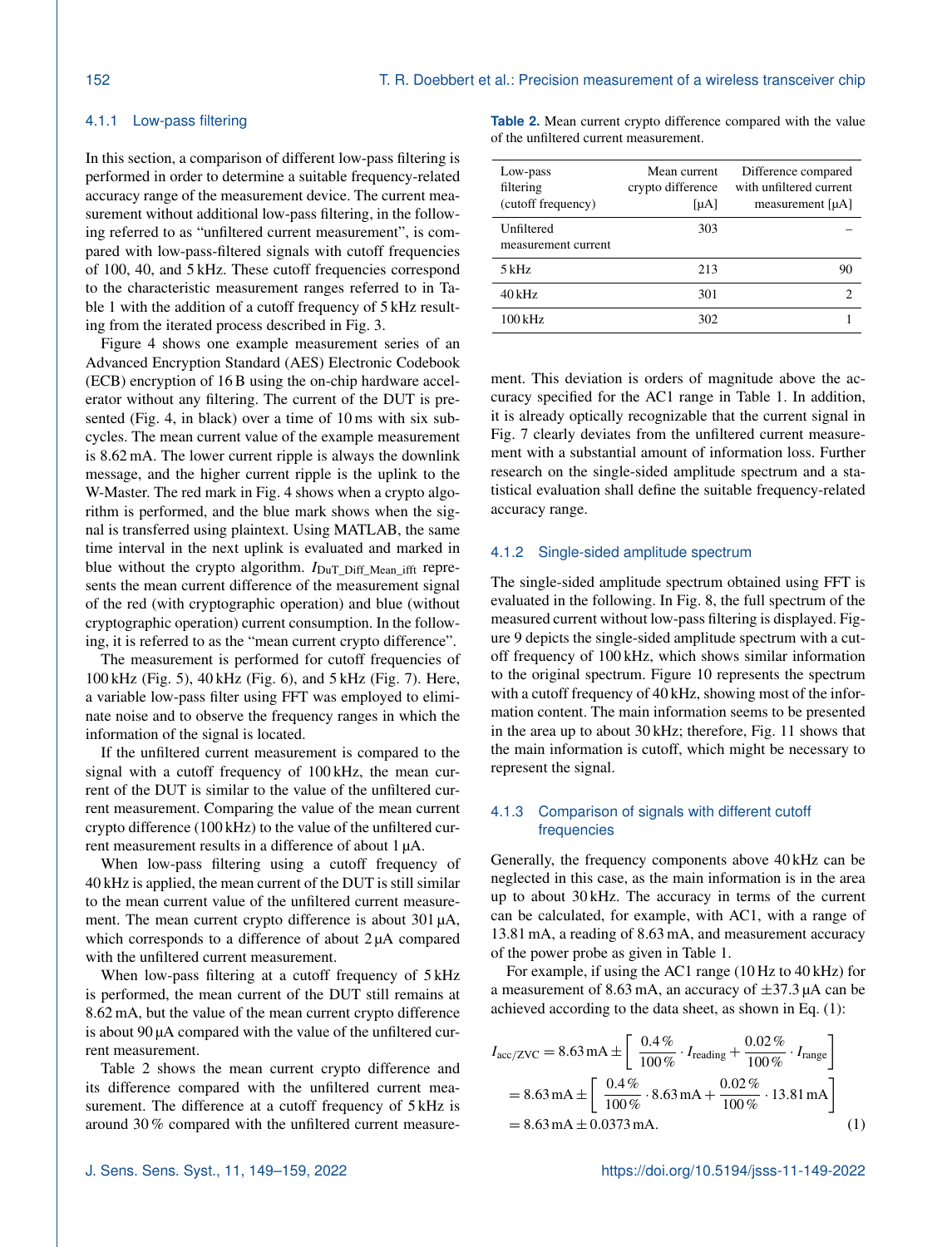<span id="page-4-0"></span>

<span id="page-4-1"></span>**Figure 4.** Current measurement without additional low-pass filtering.



**Figure 5.** Signal of the current measurements with low-pass filtering (cutoff 100 kHz).

<span id="page-4-2"></span>**Table 3.** Applied DC and AC characteristics of the R&S RT-ZVCxx from the measurements.

| Measurement range        | Mean current<br>[mA] | Accuracy<br>[mA] |
|--------------------------|----------------------|------------------|
| DC                       | 8.63                 | $\pm 0.02$       |
| $AC1: 10 Hz$ to $40 kHz$ | 8.63                 | $\pm 0.037$      |
| $AC2: 40$ to $100$ kHz   | 8.63                 | $\pm 0.175$      |
| AC3: 100 to 270 kHz      | 8.63                 | $\pm 0.943$      |

Table [3](#page-4-2) shows the DC and AC characteristics of the power probe applied to the measurement. As it is assumed that the main information is in the AC1 range, the corresponding accuracy will be considered in Sect. [5.2.2.](#page-7-0)

#### <span id="page-4-3"></span>**Table 4.** Statistical measurement results.

|                                       | Current mean<br>for the DUT | Current difference<br>of crypto compared<br>with plaintext |
|---------------------------------------|-----------------------------|------------------------------------------------------------|
| Mean value                            | $8.63 \text{ mA}$           | $316.2 \mu A$                                              |
| Experimental<br>standard<br>deviation | $15.2 \mu A$                | $25.0 \mu A$                                               |

# 4.2 Intermediate results

The mean values and experimental standard deviations were calculated for the mean current of the DUT and the current difference of the crypto compared with the plaintext mode, respectively. Table [4](#page-4-3) shows the intermediate measurement results.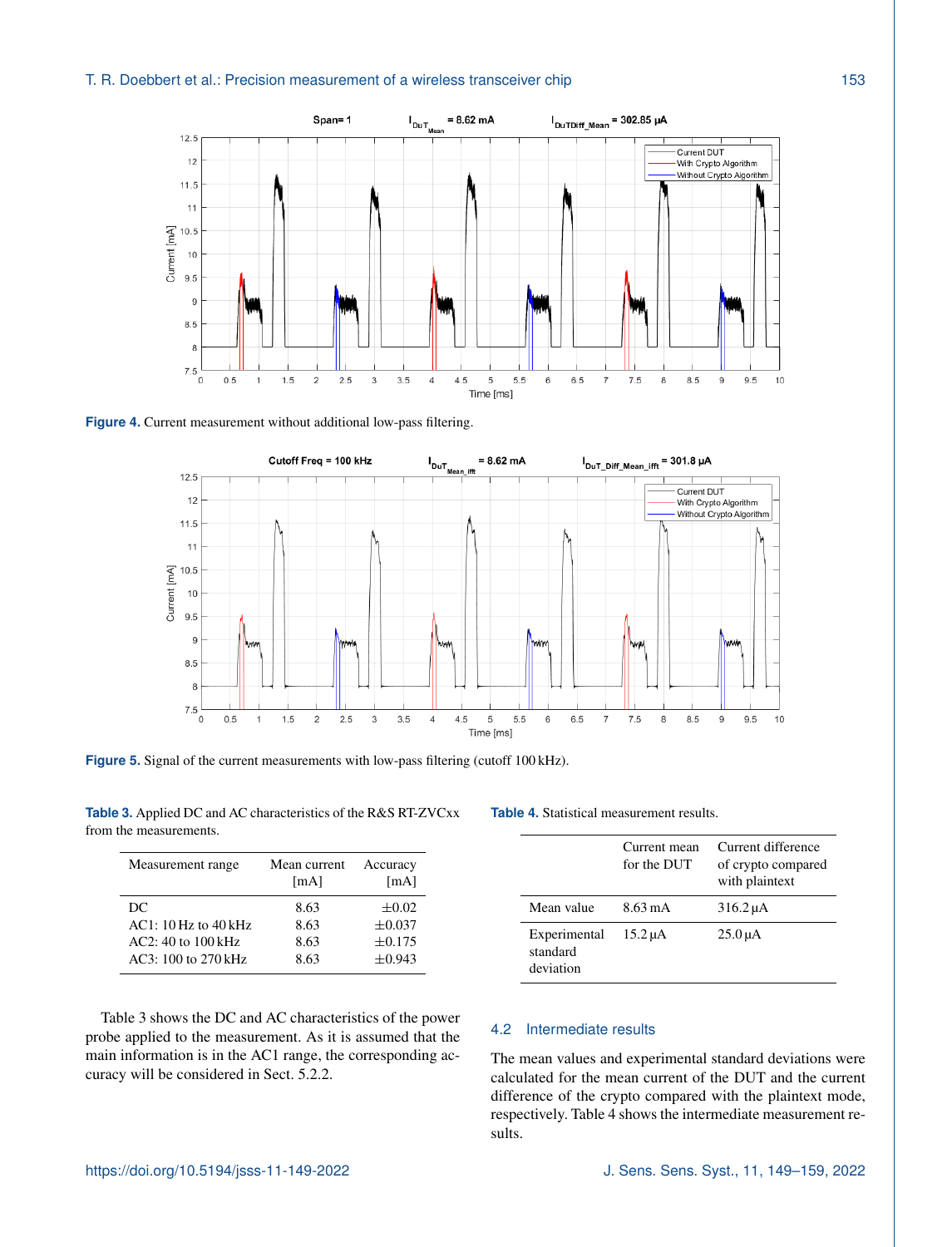<span id="page-5-0"></span>

<span id="page-5-1"></span>**Figure 6.** Signal of the current measurements with low-pass filtering (cutoff 40 kHz).





The experimental standard deviations of the mean currents are factor of 2.5 smaller than the accuracy according to the data sheet of the measurement equipment and, therefore, about 2 orders of magnitude larger than the theoretical step size of the ADC. The mean value of the current difference has a value of 316 µA, resulting in a minor influence on the potential battery lifetime. The experimental standard deviation of the current difference of crypto compared with plaintext is 25 µA, which is significantly smaller than the mean current difference of crypto compared with plaintext and also smaller than the calculated accuracy of the AC1 measurement range of the power probe.

## **5 Uncertainty estimation**

Based on the *Guide to the Expression of Uncertainty in Measurement* (GUM) [\(JCGM 100:2008,](#page-9-15) [2008\)](#page-9-15), an abbreviated uncertainty estimation is presented in this section. An integrated measurement instrument is used, which is specified with respect to the measurement uncertainty (see Table [1\)](#page-2-4). Therefore, the focus is on the parameters that have an additional influence on the measurement results. In publications such as [Wolf et al.](#page-10-2) [\(2002\)](#page-10-2), [Laopoulos et al.](#page-9-16) [\(2003\)](#page-9-16), [Macii and](#page-9-17) [Petri](#page-9-17) [\(2007\)](#page-9-17), [Jevtic and Carreras](#page-9-18) [\(2011\)](#page-9-18), and [Nakutis](#page-9-19) [\(2013\)](#page-9-19), the current consumption of different chips under various operational conditions or configurations is presented. This work will adopt some of the uncertainty estimation approaches presented in [Nakutis](#page-9-19) [\(2013\)](#page-9-19) and [Macii and Petri](#page-9-17) [\(2007\)](#page-9-17).

For the modeling of the current measurement, it can be assumed that the uncertainty of the measurand depends (at least) on the shunt resistor, the frequencies of the signal, the sampling, the temperatures of the individual components and their environment, and the supply voltage and the device characteristics of the power supply unit as well as of the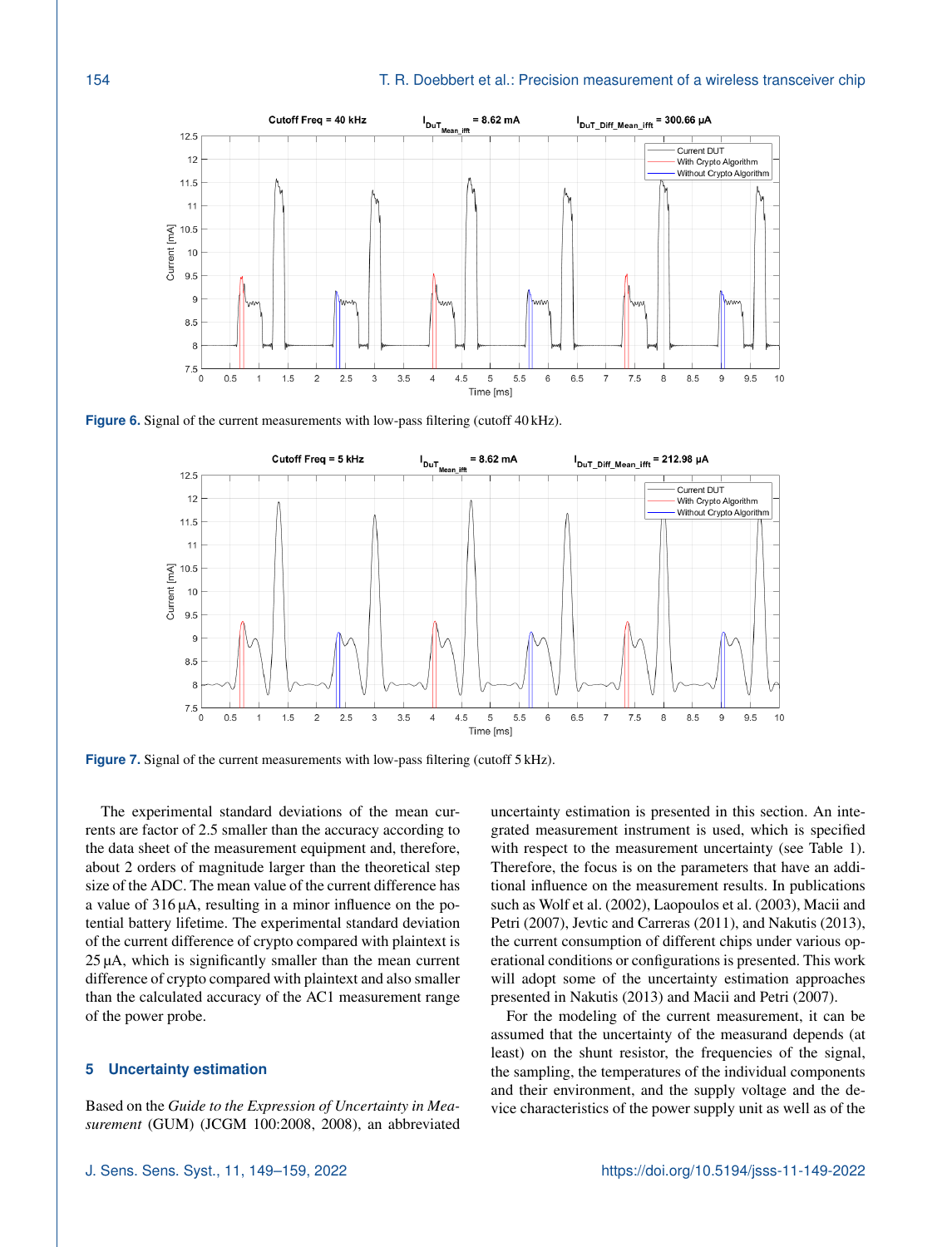#### T. R. Doebbert et al.: Precision measurement of a wireless transceiver chip 155

<span id="page-6-0"></span>

**Figure 8.** Single-sided amplitude spectrum of the current measurement signal without additional low-pass filtering.

<span id="page-6-1"></span>

**Figure 9.** Single-sided amplitude spectrum of the current measurement signal with low-pass filtering (cutoff 100 kHz).

measuring device. However, the focus lies on the influencing factors for which the expected impact is greatest, as outlined in Sect. [5.1.](#page-6-4)

# <span id="page-6-4"></span>5.1 Uncertainty sources

The abovementioned components are discussed here in detail. In particular, Table [1](#page-2-4) lists the accuracy according to the data sheet, which is at least 0.2 % of the reading value. This best-case value is taken as a reference in order to consider if single uncertainty components might be negligible.

#### 5.1.1 Frequency dependence

As indicated in Sect. [4.1.1,](#page-3-2) the frequency of the signal or its components determines the measurement range consid-

<span id="page-6-2"></span>

**Figure 10.** Single-sided amplitude spectrum of the current measurement signal with low-pass filtering (cutoff 40 kHz).

<span id="page-6-3"></span>

**Figure 11.** Single-sided amplitude spectrum of the current measurement signal with low-pass filtering (cutoff 5 kHz).

ered for the RT-ZVC power probe; therefore, this is a critical factor. In the frequency ranges considered here, however, other frequency-dependent effects are comparatively negligible. First, the overall circuit is small compared with the relevant wavelength. Second, in a typical SMD (surfacemounted device) shunt resistor, the skin effect often becomes secondary, according to [Ziegler et al.](#page-10-0) [\(2009\)](#page-10-0). Furthermore, for frequencies far below 1 MHz, the SMD shunt resistor can even be assumed to be purely resistive, with almost constant characteristics over frequency.

# 5.1.2 Supply voltage dependence

A precision power supply was used in this work, and its characteristics are given in the data sheet from [Rohde &](#page-9-13) [Schwarz](#page-9-13) [\(2022\)](#page-9-13) as voltage ripple and noise  $<$  500 $\mu$ V(RMS),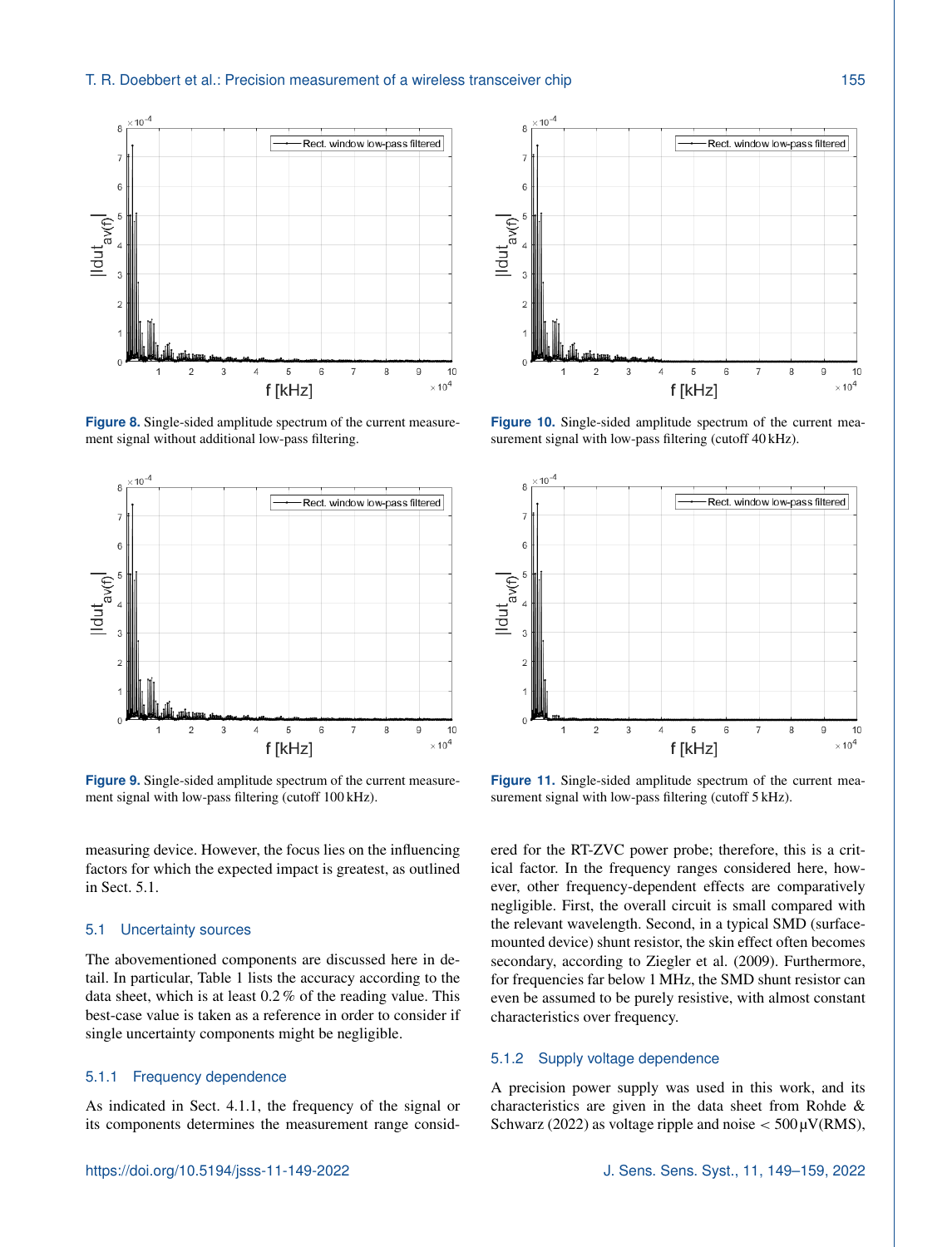where RMS denotes the root-mean-square. Furthermore, the PHYTEC CC2650 module has a typical operating voltage of 1.8–3.8 V, as the module has internal power regulation [\(PHYTEC,](#page-9-1) [2018\)](#page-9-1). The nominal operating voltage is 3.3 V; thus, the relative voltage ripple and noise from the power supply are about  $1.5 \times 10^{-4}$  and are small in comparison with the tightest accuracy of the power probe.

# 5.1.3 Shunt resistor

As indicated in Fig. [3,](#page-2-3) the current measurement is essentially based on a voltage measurement across the shunt resistor  $R<sub>shunt</sub>$ . Thus, the measurement device outputs a value for the current to be measured that is calculated from the internally measured voltage and the entered value of the external shunt resistor.

# 5.1.4 Measurement instrument

The main uncertainty contribution is estimated to be related to the RT-ZVC power probe (see Table [1\)](#page-2-4). The values given in Table [1](#page-2-4) are treated as type B uncertainties according to GUM. Basically, the shunt resistance, the measuring device, and the current consumption of the chip itself influence the measurement result. However, temperature effects will not be considered here in detail for the following reasons:

- The DUT and the measurement device were switched on for a while before the measurements; therefore, a stationary state is assumed for their temperature.
- The ambient temperature was kept constant during the measurements.
- The temperature coefficient of the shunt resistor is  $\alpha =$  $\pm 2$  ppm  $\mathrm{°C}^{-1}$ , according to [Stackpole Electronics, Inc.](#page-10-3) [\(2021\)](#page-10-3). Even an unrealistically large assumed temperature difference of 20 K would consequently only cause a relative change of 40 ppm, which can be neglected with respect to the other uncertainty sources.
- The temperature coefficient of the power probe is stated as  $0.15 \times$  specified accuracy per degree Celsius outside the nominal specified temperature range, according to [Rohde & Schwarz](#page-9-12) [\(2018\)](#page-9-12). As the nominal specified temperature range covers an ambient temperature interval of  $6^{\circ}$ C, it was ensured that this was not exited during the measurements. As a result, no additional temperature-related effect has to be considered here.

Furthermore, due to the applied measurement principle based on the difference between measurements with and without crypto algorithms, effects caused by changing temperature are neglected for the following reason: the mass as well as the heat capacity of the transceiver chip utilized is such that its temperature can be assumed to be unchanged during the period of time considered for evaluation.

#### 5.2 Combined uncertainty assessment

Generally, the combined uncertainty  $u_c$  can be derived according to GUM as follows:

<span id="page-7-1"></span>
$$
u_{\rm c} = \sqrt{u_{\rm A}^2 + u_{\rm B}^2},\tag{2}
$$

where  $u_A$  denotes the type A uncertainty obtained using statistical methods, and  $u_B$  denotes the type B uncertainty, obtained from sources such as data sheets.

## 5.2.1 Type A uncertainty analysis

To determine the current  $I_{\text{DUT Mean}}$ , the mean value of 10 measurements was calculated, each consisting of 445 datasets with each 50 000 respective samples, according to Sect. [3.](#page-1-0) Furthermore, the experimental standard deviation was calculated according to [JCGM 100:2008](#page-9-15) [\(2008\)](#page-9-15) and is presented in Table [4.](#page-4-3) It was assumed that the values obtained from the 10 measurements (each with 445 datasets) are uncorrelated, as they represent resultant quantities of different evaluations that have been made independently. This assumption is motivated by the fact that both the temporal behavior of the DUT and the power probe are sufficiently fast, resulting in no (temporal) correlation among the samples. Furthermore, the common setup is accounted for by an independent standard uncertainty, which is considered in the following section. This approach is based on [JCGM](#page-9-15) [100:2008](#page-9-15) [\(2008\)](#page-9-15) (Sect. 5.2.4). Using the same approach, the mean value as well as the experimental standard deviation of the current difference between the crypto and plaintext mode were determined. The results are listed in Table [4.](#page-4-3)

# <span id="page-7-0"></span>5.2.2 Type B uncertainty analysis

As reasoned in Sect. [4.1.3,](#page-3-3) the AC 1 measurement range according to Table [1](#page-2-4) is considered here. According to Example 2 in Sect. 4.3.7 in [JCGM 100:2008](#page-9-15) [\(2008\)](#page-9-15), a uniform distribution is assumed for this data sheet statement, resulting in a half-width  $a_{ZVC}$  of the assumed symmetric uniform distribution with  $a_{ZVC} \approx 37.3 \mu A$ , as calculated in Eq. [\(1\)](#page-3-1) and stated in Table [3.](#page-4-2) Using Eq. (7) in [JCGM 100:2008](#page-9-15) [\(2008\)](#page-9-15), i.e.,  $u^2(x_i) = a^2/3$ , this results in

$$
u_{\text{ZVC}}(I_{\text{DUT\_Mean}}) = \sqrt{a_{\text{ZVC}}^2/3} \approx 21.5 \,\mu\text{A}.\tag{3}
$$

As a second aspect, the uncertainty of the shunt resistor is also considered as type B uncertainty here, as it is not purely based on statistical evaluation but also on the data sheet of the multimeter utilized. A symmetric uniform distribution is assumed. Thus, using the given values in its data sheet [\(Keysight,](#page-9-14) [2021\)](#page-9-14) results in a half-width of  $a_R \approx 2 \times 10^{-3} \Omega$ . Employing Eq. (7) from [JCGM 100:2008](#page-9-15) [\(2008\)](#page-9-15), this yields

$$
u_{\rm R}(R_{\rm shunt}) = \sqrt{a_{\rm R}^2/3} \approx 1.2 \times 10^{-3} \,\Omega.
$$
 (4)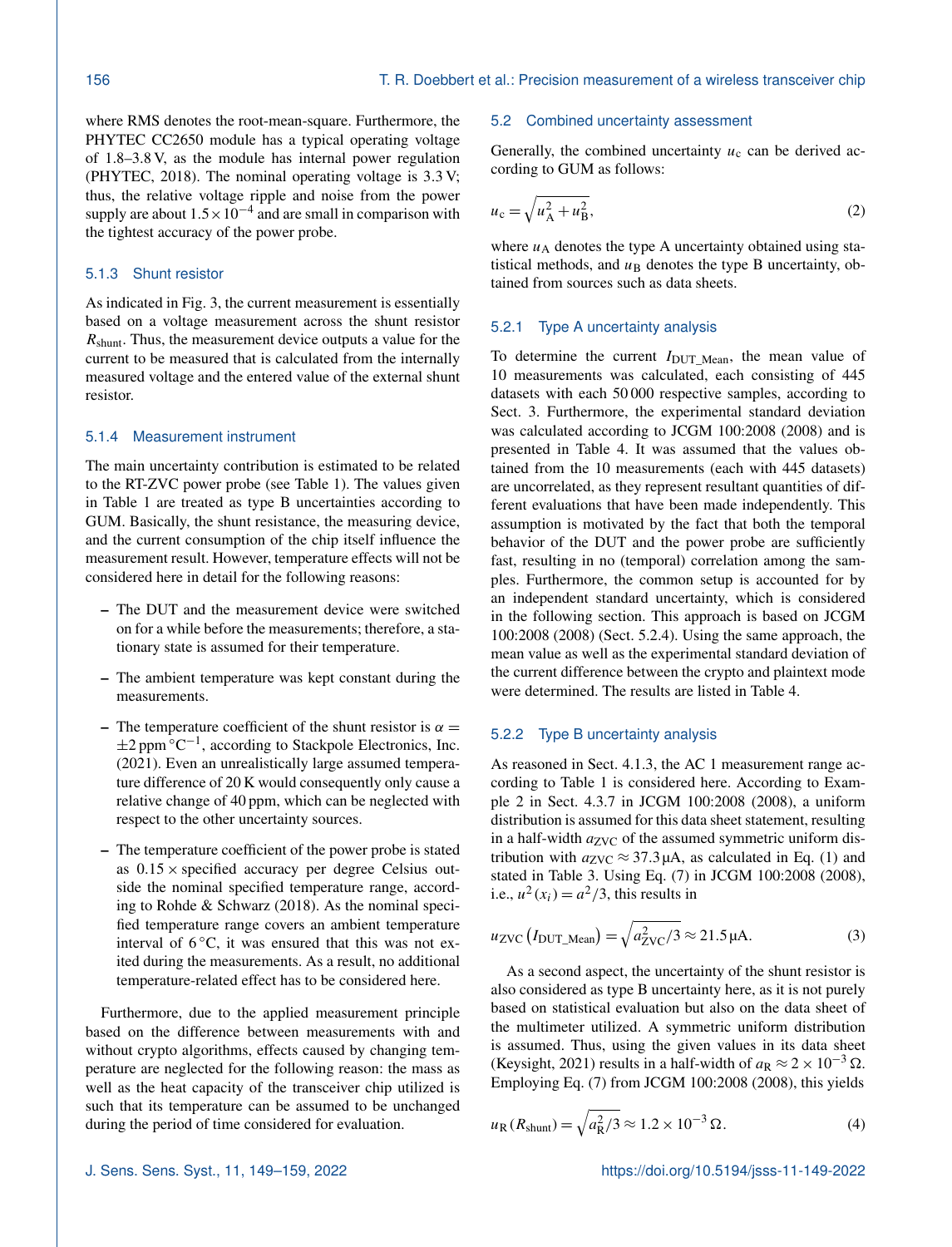<span id="page-8-0"></span>

|  |  |  |  |  | <b>Table 5.</b> Measurement results including uncertainties. |  |  |  |  |  |  |  |
|--|--|--|--|--|--------------------------------------------------------------|--|--|--|--|--|--|--|
|--|--|--|--|--|--------------------------------------------------------------|--|--|--|--|--|--|--|

|                                                                   | Current mean<br>DUT | Current difference<br>of crypto compared<br>with plaintext |
|-------------------------------------------------------------------|---------------------|------------------------------------------------------------|
| Mean value                                                        | 8.63 m A            | $316 \mu A$                                                |
| Combined<br>standard<br>uncertainty<br>$u_c(Y)$                   | $27 \mu A$          | $33 \mu A$                                                 |
| Relative<br>(combined)<br>standard<br>uncertainty<br>$u_c(Y)/ Y $ | $3 \times 10^{-3}$  | $1 \times 10^{-1}$                                         |

As an approximation, a linear influence of the relative uncertainty of  $R_{shunt}$  is assumed for the current IDUT\_Mean. Thus,  $u_R (R_{shunt})/R_{shunt} \approx 3.5 \times 10^{-4}$  will be considered as another type B uncertainty for the current as  $u_{\rm R}\left(I_{\rm DUT\_Mean}\right) \approx \frac{u_{\rm R}(R_{\rm shunt})}{R_{\rm shunt}}$  $\frac{R_{\text{shunt}}}{R_{\text{shunt}}} \times I_{\text{DUT\_Mean}}$ , resulting in

$$
u_{\rm R} (I_{\rm DUT\_Mean}) \approx 0.0031 \,\text{mA} \approx 3.1 \,\mu\text{A}.\tag{5}
$$

For the (overall) type B uncertainty,  $u_B^2 = u_{ZVC}^2 + u_R^2$  is considered in the following.

#### 5.3 Resulting uncertainties

The combined uncertainty of the mean current  $I_{\text{DUT}}$  Mean is obtained from Eq. [\(2\)](#page-7-1) using the experimental standard deviation and the uncertainties associated with the ZVC probe as well as the shunt resistor. This results in  $u_c(I_{\text{DUT\_Mean}}) \approx$ 27 µA.

For the current  $I_{\text{DUT}}$   $\Delta$  Diff\_Mean, the uncertainty is estimated using the same approach as for the uncertainty of  $I_{\text{DUT\_Mean}}$ , with another empirical standard uncertainty as the type A component. The individual samples of the current differences were also considered to be uncorrelated, as they represent resultant quantities of different evaluations that have been made independently. The type B uncertainty components are assumed to apply both the minuend (i.e., the current in crypto mode) and the subtrahend (i.e., the current in plaintext mode) equally prior to subtraction. Thus, the combined uncertainty  $u_c$  of I<sub>DUT\_Diff\_Mean</sub> results in  $u_c$  (I<sub>DUT\_Diff\_Mean</sub>)  $\approx$  33  $\mu$ A. The results of the uncertainty estimation are presented in Table [5.](#page-8-0)

In addition to the mean values of the currents, Table 5 also contains the relative combined measurement uncertainties related to the mean value. The mean current  $I_{\text{DUT\_Mean}}$  was determined with a relative uncertainty of about  $3 \times 10^{-3}$ , which is a precise measurement considering the bandwidth of the pulsed current. The current  $I_{\text{DUT}}$   $_{\text{Diff}}$   $_{\text{Mean}}$  is comparatively lower and could be determined with a relative uncertainty of

about  $1 \times 10^{-1}$ , which is still sufficient to determine a reliable statement about the additional power consumption for, e.g., a specific crypto algorithm.

### **6 Conclusions**

The measurement of application-dependent currents of components such as a wireless transceiver chip is challenging due to the small currents and bandwidth. In this paper, a method has been shown to measure the current accurately: an external shunt resistor was selected to exploit the measuring range of the power probe and to achieve a high accuracy.

This approach was used to measure the current consumption of an IO-Link Wireless transceiver during normal operation (plaintext mode) and encrypted operation (ciphertext mode). Furthermore, the current difference between normal operation and encrypted operation was determined within one experimental measurement. The relevant signal frequencies were determined using variable FFT-based low-pass filtering. These findings were incorporated into the analysis of the combined measurement uncertainty. Finally, the application-dependent current consumption could be precisely measured with a feasible uncertainty.

**Code and data availability.** The raw data and parts of the software code for evaluation used in this paper can be made available upon request from the authors. However, the protocol stack utilized in the transceiver chips as well as the embedded software and firmware, e.g., of the measurement devices, contains intellectual property of the respective right holders and cannot be made available.

**Author contributions.** TRD was responsible for conceptualizing the study; developing the methodology; curating the data; undertaking the formal analysis; carrying out the investigation and measurements; and writing, reviewing, and editing the paper. CC contributed to conceptualizing the study; developing the methodology; undertaking the formal analysis; and writing, reviewing, and editing the paper. GS was responsible for conceptualizing the study, acquiring funding, and supervising the study. All authors have read and agreed upon the published version of the paper.

**Competing interests.** The contact author has declared that neither they nor their co-authors have any competing interests.

**Disclaimer.** Publisher's note: Copernicus Publications remains neutral with regard to jurisdictional claims in published maps and institutional affiliations.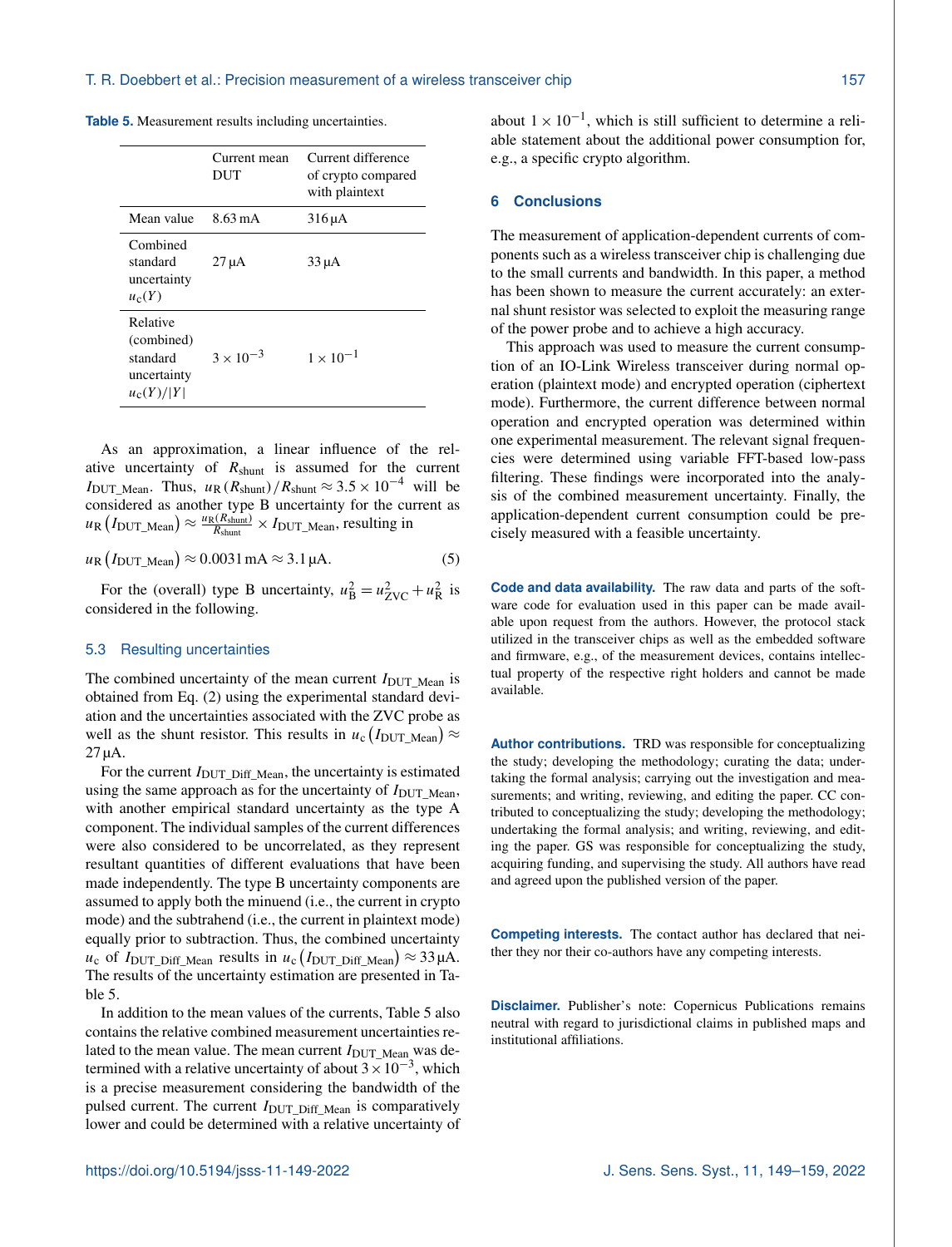**Special issue statement.** This article is part of the special issue "Sensors and Measurement Science International SMSI 2021". It is a result of the Sensor and Measurement Science International, 3–6 May 2021.

**Acknowledgements.** This work is the continuation of ideas and work that were partially presented at the "Sensors and Measurement Science International SMSI 2021" conference [\(Doebbert et al.,](#page-9-11) [2021a\)](#page-9-11). The authors would like to acknowledge Jonas Jockram and Ralf Heynicke for their support as well as Kunbus GmbH.

**Financial support.** This work has been supported by the Federal Ministry of Defense dtec.bw program in the framework of the "Digital Sensor-2-Cloud Campus Plattform (DS2CCP)" project as well as by the Federal Ministry for Economic Affairs and Energy (BMWi; grant no. 03TN0005A) and the Project Management Juelich (PTJ) WIPANO program in the framework of the "IOLW-4- IEC" project.

**Review statement.** This paper was edited by Rosario Morello and reviewed by two anonymous referees.

# **References**

- <span id="page-9-7"></span>Cammin, C., Krush, D., Heynicke, R., Scholl, G., Schulze, C., Thiede, S., and Herrmann, C.: Coexisting Wireless Sensor Networks in Cyber-Physical Production Systems, in: 2016 IEEE 21st International Conference on Emerging Technologies and Factory Automation (ETFA), Berlin, Germany, 6–9 September 2016, 1– 4, https://doi.org[/10.1109/ETFA.2016.7733593,](https://doi.org/10.1109/ETFA.2016.7733593) 2016.
- <span id="page-9-9"></span>Cammin, C., Krush, D., Heynicke, R., and Scholl, G.: Test method for narrowband F/TDMA-based wireless sensor/actuator networks including radio channel emulation in severe multipath environments, J. Sens. Sens. Syst., 7, 183–192, https://doi.org[/10.5194/jsss-7-183-2018,](https://doi.org/10.5194/jsss-7-183-2018) 2018.
- <span id="page-9-11"></span>Doebbert, T., Cammin, C., and Scholl, G.: Precision Measurement of the Application-dependent Current Consumption of a Wireless Transceiver Chip, in: SMSI 2021 – Measurement Science, Nuremberg, Germany, online, 3–6 May 2021, 281–282, https://doi.org[/10.5162/SMSI2021/D8.4,](https://doi.org/10.5162/SMSI2021/D8.4) 2021a.
- <span id="page-9-10"></span>Doebbert, T., Krush, D., Cammin, C., Jockram, J., Heynicke, R., and Scholl, G.: IO-Link Wireless Device Cryptographic Performance and Energy Efficiency, in: 2021 22nd IEEE International Conference on Industrial Technology (ICIT), vol. 1, Valencia, Spain, 10–12 March 2021, 1106–1112, https://doi.org[/10.1109/ICIT46573.2021.9453590,](https://doi.org/10.1109/ICIT46573.2021.9453590) 2021b.
- <span id="page-9-0"></span>Doebbert, T. R., Cammin, C., Scholl, G., and Kärcher, B.: Study of a Safe and Secure Ecosystem based on IO-Link Wireless and a 5G Campus Network, 2021 26th IEEE International Conference on Emerging Technologies and Factory Automation (ETFA ), 2021, Vasteras, Sweden, 7–10 September 2021, 01–04, https://doi.org[/10.1109/ETFA45728.2021.9613484,](https://doi.org/10.1109/ETFA45728.2021.9613484) 2021c.
- <span id="page-9-2"></span>Heynicke, R., Krush, D., Cammin, C., Scholl, G., Kaercher, B., Ritter, J., Gaggero, P., and Rentschler, M.: IO-Link Wireless enhanced factory automation communication for In-

dustry 4.0 applications, J. Sens. Sens. Syst., 7, 131–142, https://doi.org[/10.5194/jsss-7-131-2018,](https://doi.org/10.5194/jsss-7-131-2018) 2018.

- <span id="page-9-5"></span>IEC Commitee Draft (65C/1140/CD) 61139-3 ED1: Industrial networks – Single-drop digital communication interface – Part 3: Wireless extensions, [https://www.iec.ch/dyn/www/f?p=103:](https://www.iec.ch/dyn/www/f?p=103:38:2356035810530::::FSP_ORG_ID,FSP_APEX_PAGE,FSP_PROJECT_ID:1376,20,104747) [38:2356035810530::::FSP\\_ORG\\_ID,FSP\\_APEX\\_PAGE,FSP\\_](https://www.iec.ch/dyn/www/f?p=103:38:2356035810530::::FSP_ORG_ID,FSP_APEX_PAGE,FSP_PROJECT_ID:1376,20,104747) [PROJECT\\_ID:1376,20,104747](https://www.iec.ch/dyn/www/f?p=103:38:2356035810530::::FSP_ORG_ID,FSP_APEX_PAGE,FSP_PROJECT_ID:1376,20,104747) (last access: 2 June 2022), 2021.
- <span id="page-9-3"></span>IO-Link Community: IO-Link Wireless System Extensions – Specification Version 1.1, March 2018, Order No: 10.112, [https://io-link.com/share/Downloads/System-Extensions/](https://io-link.com/share/Downloads/System-Extensions/IO-Link_Wireless_System_10112_V11_Mar18.pdf) [IO-Link\\_Wireless\\_System\\_10112\\_V11\\_Mar18.pdf](https://io-link.com/share/Downloads/System-Extensions/IO-Link_Wireless_System_10112_V11_Mar18.pdf) (last access: 11 May 2022), 2018.
- <span id="page-9-4"></span>IO-Link Community: IO-Link Wireless System Extensions – Specification Draft V1.1.3 for Review, December 2021, Order No: 10.112, [https://io-link.com/share/Downloads/](https://io-link.com/share/Downloads/System-Extensions/IO-Link_Wireless_System_Specification_10112_d113_Dec21.pdf) [System-Extensions/IO-Link\\_Wireless\\_System\\_Specification\\_](https://io-link.com/share/Downloads/System-Extensions/IO-Link_Wireless_System_Specification_10112_d113_Dec21.pdf) [10112\\_d113\\_Dec21.pdf](https://io-link.com/share/Downloads/System-Extensions/IO-Link_Wireless_System_Specification_10112_d113_Dec21.pdf) (last access: 11 May 2022), 2021.
- <span id="page-9-15"></span>JCGM 100:2008: Guide to the Expression of Uncertainty in Measurement, [https://www.bipm.org/en/committees/jc/jcgm/](https://www.bipm.org/en/committees/jc/jcgm/publications) [publications](https://www.bipm.org/en/committees/jc/jcgm/publications) (last access: 2 June 2022), 2008.
- <span id="page-9-18"></span>Jevtic, R. and Carreras, C.: Power Measurement Methodology for FPGA Devices, IEEE T. Instrum. Meas., 60, 237–247, https://doi.org[/10.1109/TIM.2010.2047664,](https://doi.org/10.1109/TIM.2010.2047664) 2011.
- <span id="page-9-14"></span>Keysight: Keysight 3458A Multimeter User's Guide, [https://www.keysight.com/de/de/assets/7018-06796/data-sheets/](https://www.keysight.com/de/de/assets/7018-06796/data-sheets/5965-4971.pdf) [5965-4971.pdf](https://www.keysight.com/de/de/assets/7018-06796/data-sheets/5965-4971.pdf) (last access: 12 May 2022), 2021.
- <span id="page-9-8"></span>Krush, D., Cammin, C., Doebbert, T. R., Heynicke, R., and Scholl, G.: Coexistence Management Methods and Tools for IO-Link Wireless, in: 2021 17th IEEE International Conference on Factory Communication Systems (WFCS), Linz, Austria, 9–11 June 2021, 151–158, https://doi.org[/10.1109/WFCS46889.2021.9483594,](https://doi.org/10.1109/WFCS46889.2021.9483594) 2021.
- <span id="page-9-16"></span>Laopoulos, T., Neofotistos, P., Kosmatopoulos, C., and Nikolaidis, S.: Measurement of current variations for the estimation of software-related power consumption [embedded processing circuits], IEEE T. Instrum. Meas., 52, 1206–1212, https://doi.org[/10.1109/TIM.2003.816837,](https://doi.org/10.1109/TIM.2003.816837) 2003.
- <span id="page-9-17"></span>Macii, D. and Petri, D.: Accurate Software-Related Average Current Drain Measurements in Embedded Systems, IEEE T. Instrum. Meas., 56, 723–730, https://doi.org[/10.1109/TIM.2007.894919,](https://doi.org/10.1109/TIM.2007.894919) 2007.
- <span id="page-9-19"></span>Nakutis, Z.: A Current Consumption Measurement Approach for FPGA-Based Embedded Systems, IEEE T. Instrum. Meas., 62, 1130–1137, https://doi.org[/10.1109/TIM.2013.2245036,](https://doi.org/10.1109/TIM.2013.2245036) 2013.
- <span id="page-9-1"></span>PHYTEC: phyWAVE-CC26xx Hardware Manual, [https:](https://www.phytec.eu/fileadmin/user_upload/images/content/1.Products/IoT/L-824e_1.pdf) [//www.phytec.eu/fileadmin/user\\_upload/images/content/1.](https://www.phytec.eu/fileadmin/user_upload/images/content/1.Products/IoT/L-824e_1.pdf) [Products/IoT/L-824e\\_1.pdf](https://www.phytec.eu/fileadmin/user_upload/images/content/1.Products/IoT/L-824e_1.pdf) (last access: 30 May 2022), 2018.
- <span id="page-9-6"></span>Rentschler, M., Ladruner, W., Gaggero, P., Zigman, E., Wolberg, D., Blonsky, O., Kaptur, R., Scholl, G., Heynicke, R., Ritter, J., and Kaercher, B.: IO-Link Wireless: The new Standard for Factory Automation, 15th Wireless Congress: Systems & Applications, Munich, 14–15 November 2018, 1–13, 2018.
- <span id="page-9-12"></span>Rohde & Schwarz: R&S RT-ZVC Multi-Channel Power Probe User Manual – Version 03, [https://scdn.rohde-schwarz.com/ur/pws/](https://scdn.rohde-schwarz.com/ur/pws/dl_downloads/dl_common_library/dl_manuals/gb_1/r/rt_zvc/RT-ZVC_UserManual_en_03.pdf) [dl\\_downloads/dl\\_common\\_library/dl\\_manuals/gb\\_1/r/rt\\_zvc/](https://scdn.rohde-schwarz.com/ur/pws/dl_downloads/dl_common_library/dl_manuals/gb_1/r/rt_zvc/RT-ZVC_UserManual_en_03.pdf) [RT-ZVC\\_UserManual\\_en\\_03.pdf](https://scdn.rohde-schwarz.com/ur/pws/dl_downloads/dl_common_library/dl_manuals/gb_1/r/rt_zvc/RT-ZVC_UserManual_en_03.pdf) (last access: 12 May 2022), 2018.
- <span id="page-9-13"></span>Rohde & Schwarz: R&S NGM200 Power Supply Series Data Sheet- Version 3.00, [https://scdn.rohde-schwarz.com/ur/pws/dl\\_](https://scdn.rohde-schwarz.com/ur/pws/dl_downloads/dl_common_library/dl_brochures_and_datasheets/pdf_1/NGM200_dat_en_3609-1685-32_v0300.pdf)